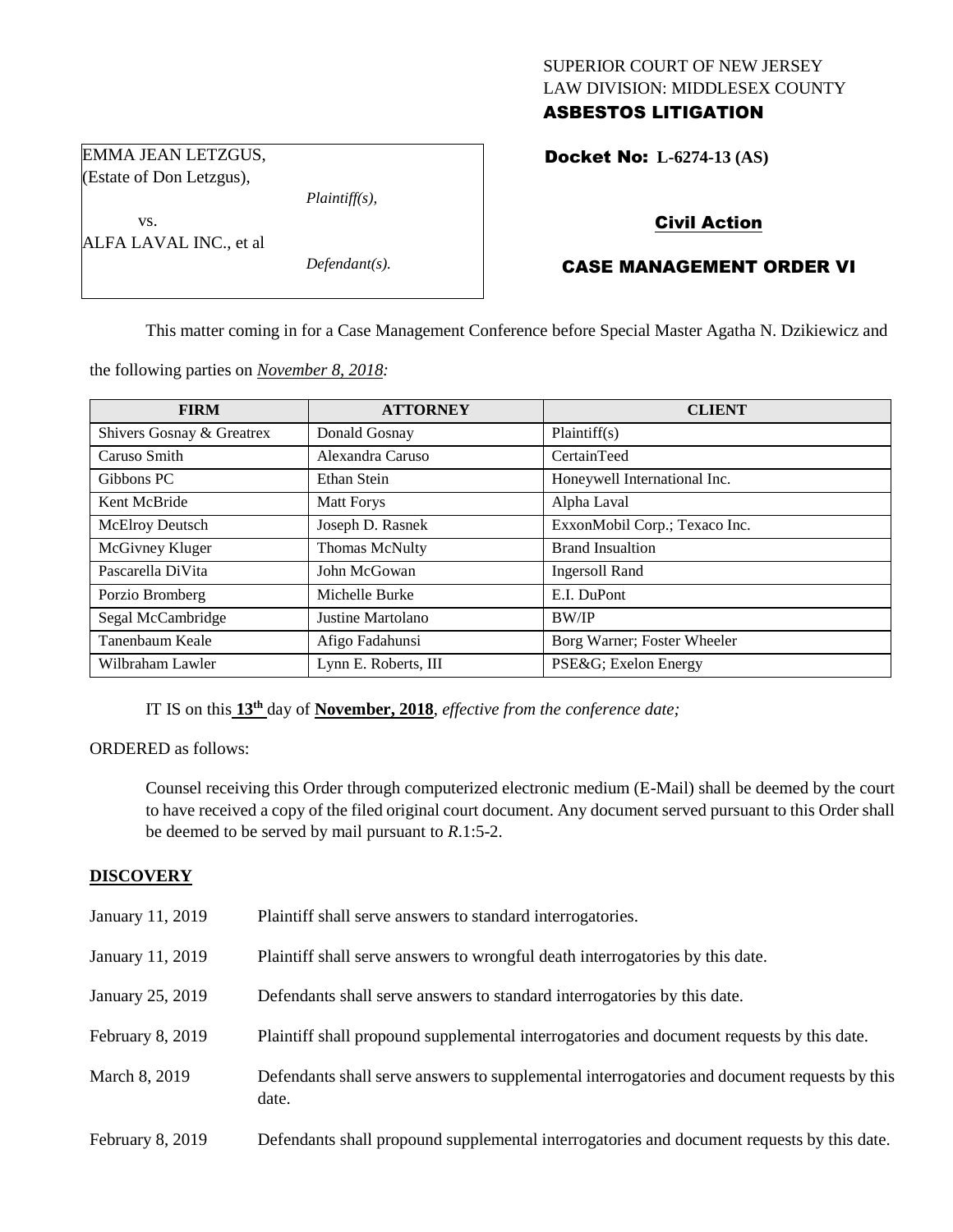| March 8, 2019 | Plaintiff shall serve answers to supplemental interrogatories and document requests by this<br>date.                                                                                                        |
|---------------|-------------------------------------------------------------------------------------------------------------------------------------------------------------------------------------------------------------|
| April 8, 2019 | Fact discovery, including depositions, shall be completed by this date. Plaintiff's counsel shall<br>contact the Special Master within one week of this deadline if all fact discovery is not<br>completed. |
|               |                                                                                                                                                                                                             |

April 8, 2019 Depositions of corporate representatives shall be completed by this date.

#### **EARLY SETTLEMENT**

April 26, 2019 Settlement demands shall be served on all counsel and the Special Master by this date.

#### **SUMMARY JUDGMENT MOTION PRACTICE**

| April 26, 2019 | Plaintiff's counsel shall advise, in writing, of intent not to oppose motions by this date. |  |  |  |  |  |  |
|----------------|---------------------------------------------------------------------------------------------|--|--|--|--|--|--|
|----------------|---------------------------------------------------------------------------------------------|--|--|--|--|--|--|

- May 10, 2019 Summary judgment motions shall be filed no later than this date.
- June 7, 2019 Last return date for summary judgment motions.

#### **MEDICAL DEFENSE**

| January 25, 2019   | Defendants shall forward medical authorizations to plaintiff's counsel by this date.                                                                                                                                                                     |
|--------------------|----------------------------------------------------------------------------------------------------------------------------------------------------------------------------------------------------------------------------------------------------------|
| February 8, 2019   | Plaintiff shall serve executed medical authorizations by this date.                                                                                                                                                                                      |
| January 11, 2019   | Plaintiff shall serve a diagnostic medical report and any medical records in plaintiff's<br>possession by this date.                                                                                                                                     |
| January 11, 2019   | Plaintiff shall serve medical expert reports by this date.                                                                                                                                                                                               |
| January 11, 2019   | Upon request by defense counsel, plaintiff is to arrange for the transfer of pathology specimens<br>and x-rays, if any, by this date.                                                                                                                    |
| September 30, 2019 | Defendants shall identify its medical experts and serve medical reports, if any, by this date. In<br>addition, defendants shall notify plaintiff's counsel (as well as all counsel of record) of a<br>joinder in an expert medical defense by this date. |

## **LIABILITY EXPERT REPORTS**

July 31, 2019 Plaintiff shall identify its liability experts and serve liability expert reports or a certified expert statement by this date or waive any opportunity to rely on liability expert testimony.

September 30, 2019 Defendants shall identify its liability experts and serve liability expert reports, if any, by this date or waive any opportunity to rely on liability expert testimony.

#### **ECONOMIST EXPERT REPORTS**

July 31, 2019 Plaintiff shall identify its expert economists and serve expert economist report(s), if any, by this date or waive any opportunity to rely on economic expert testimony.

 $\_$  ,  $\_$  ,  $\_$  ,  $\_$  ,  $\_$  ,  $\_$  ,  $\_$  ,  $\_$  ,  $\_$  ,  $\_$  ,  $\_$  ,  $\_$  ,  $\_$  ,  $\_$  ,  $\_$  ,  $\_$  ,  $\_$  ,  $\_$  ,  $\_$  ,  $\_$  ,  $\_$  ,  $\_$  ,  $\_$  ,  $\_$  ,  $\_$  ,  $\_$  ,  $\_$  ,  $\_$  ,  $\_$  ,  $\_$  ,  $\_$  ,  $\_$  ,  $\_$  ,  $\_$  ,  $\_$  ,  $\_$  ,  $\_$  ,